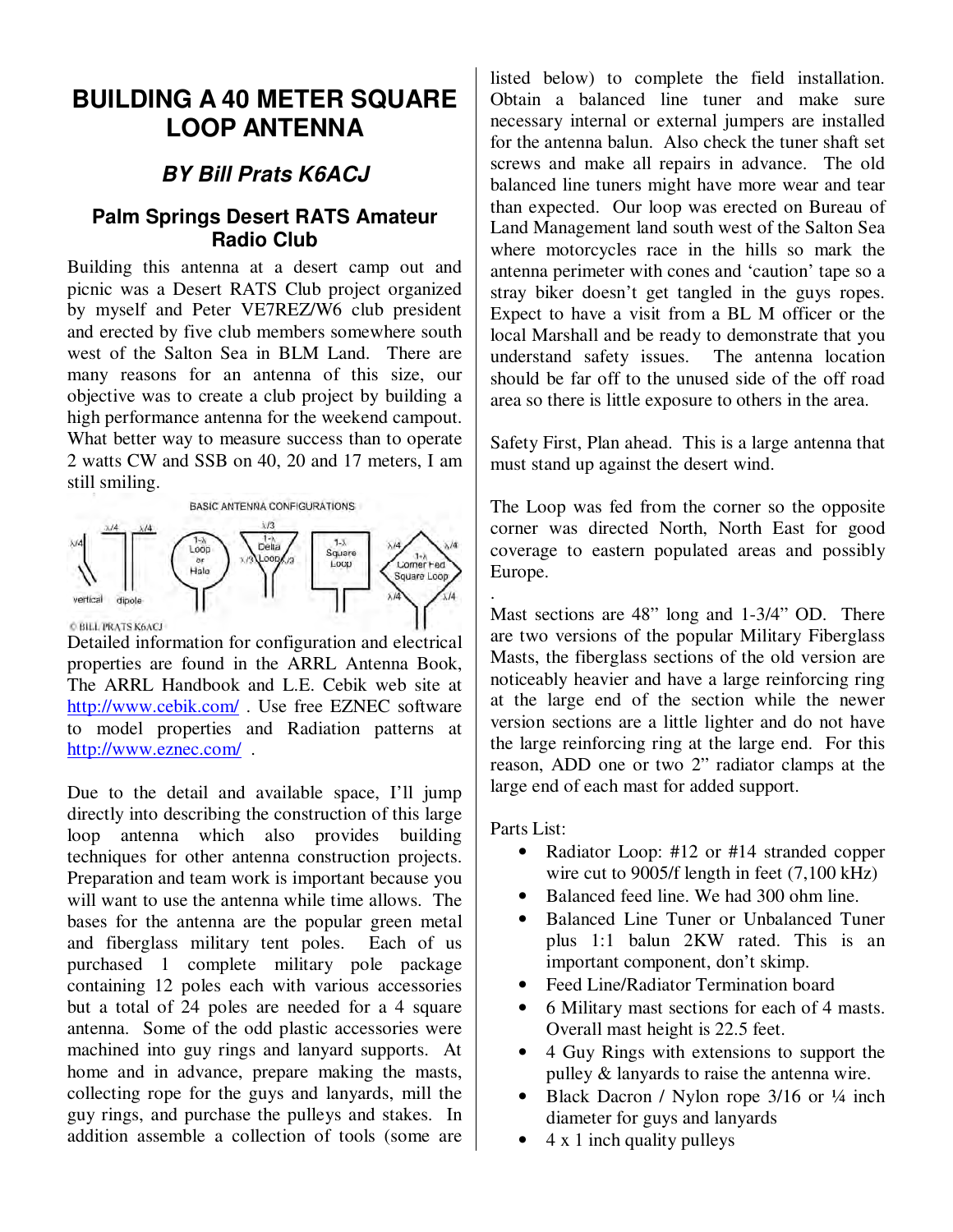- 12 long heavy duty ground stacks
- 24 clamps for the guy lines at the top and bottom. If you know knots then the number of clamps can be reduced.

HINT: There are large voltage or current nodes at the feed point, Crimp then solder using a propane torch. A good job here is essential for mechanical strength and electrical conduction.

Tool List:

- Large hammer or a small axe to drive the stakes into the ground
- Large shovel and a block of wood to act as a lever for removing the ground stakes
- Propane soldering torch with solder and solder flux
- Measuring Tape, as long as possible.
- Soldering Tools and extra hardware
- Compass, Table, chairs, hats and lots of beer



## $M =$ Mast

Loop Radiator: 9005/f wave length in feet (7,100 kHz). ¼ wave length per each of 4 sides.

Calculate Guy Rope Length and angles http://www.csgnetwork.com/righttricalc.html

The masts are located 10-12 inches out from the loop antenna corners. For our purposes, the feed line attachment point is at a corner with the opposite corner pointed NE.



Full Size Template is available from K6ACJ



Locate a large open space. This happens to be on the edge of the BL M land near the Salton Sea. Stay clear of all Off Road Vehicle traffic. Use Orange Safety cones and Yellow Caution Tape to mark off the area.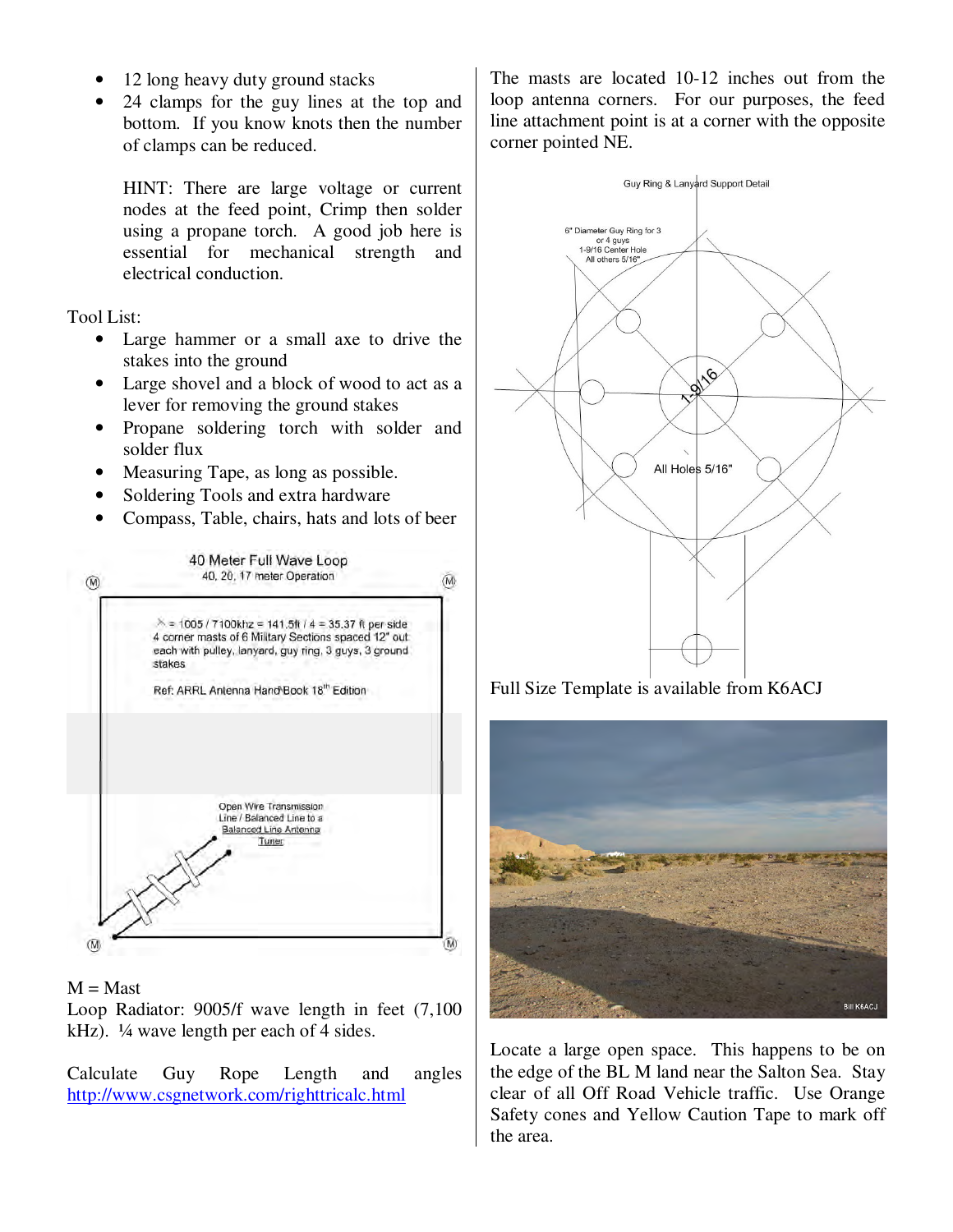

Guy Ring and Lanyard Support Ring Detail. The hole pattern is for either 3 guy ropes or 4 guy ropes. Chamfer the holes to prevent chafing the ropes.



The guy rings were cut from the mast paddles on the right. The 6" x 1-1/2" wood dowel retains the ring when the ring is placed at the top of the mast.



The feed point support is made from the remainder of the green plastic mast paddles. The center support provides strain relieve to the radiator and the feed line. Termination is soldered into stout ring connectors on 8x32 SS hardware.



Peter VE7REZ/W6 is shown measuring the mounting position for each of four masts and measuring the final cut on the guy ropes down from the top of each mast. Each mast is supported at the bottom in a hole in the ground roughly 10 inches deep then with one person on each of the 3 guy lines the mast is pulled up into position and staked down. Expect the desert floor to be rock hard but the advantage is that it firmly holds the mast and ground stakes.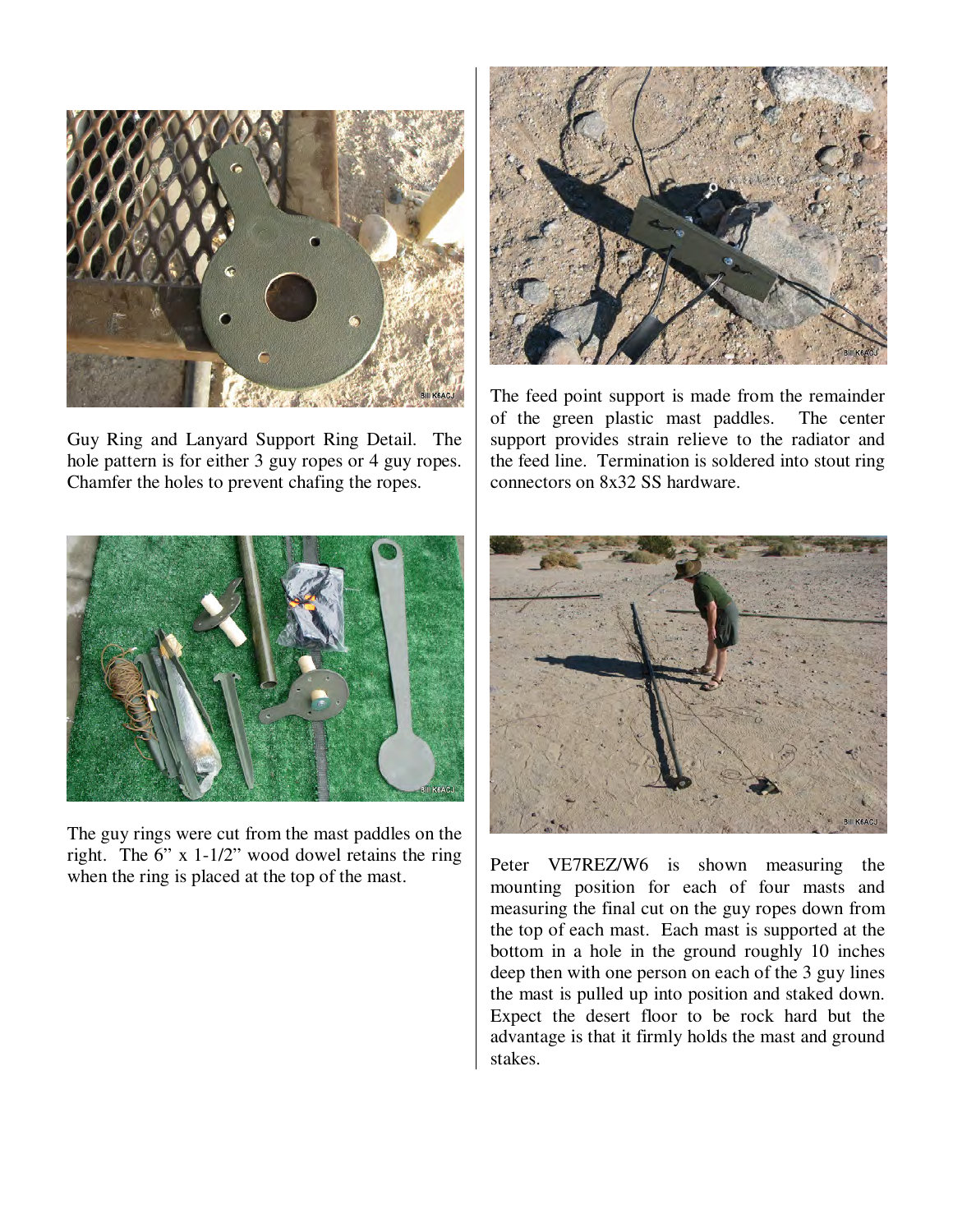

The first two masts are up, two more to go. The small end of each mast sits in a 10 inch hole. Guy ropes are secured with very large tent stakes pounded into the hard earth



Attached at a corner mast, the feed line details show the lanyard pulley attached to the feed line / loop support.



More Guy Ring and lanyard detail



5 hours in the field and the 40 meter square loop is complete. For Safety, orange cones placed around the perimeter and long streamers on the guys mark the antenna location. Yellow 'Caution Tape' is recommended. After sunset flashing lights were added to the masts to make the antenna perimeter visible.